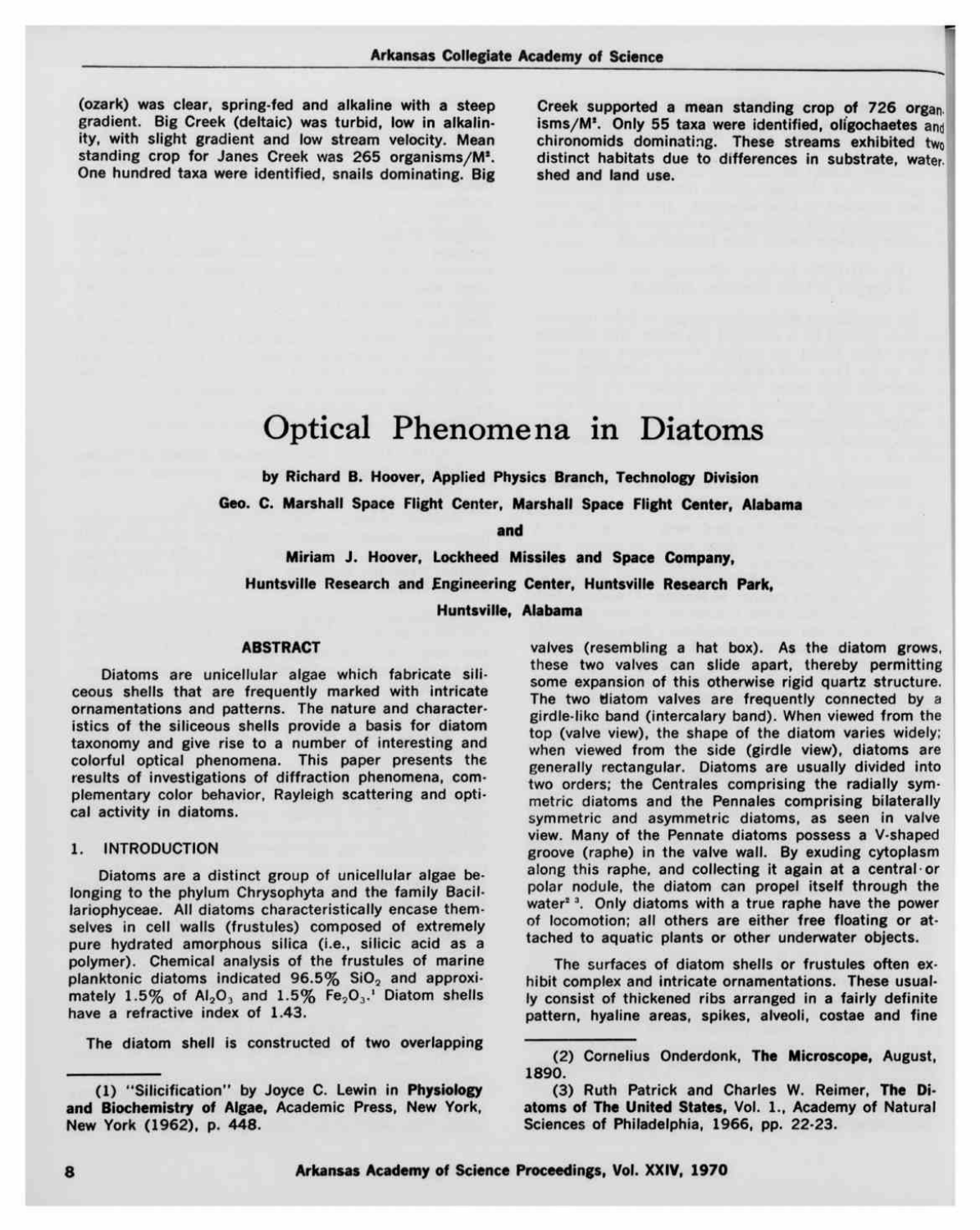lin<br>| orl<br>| pro<br>| ris lines or striae. The nature and characteristics of these ornamentations and the structure of the siliceous shell ornovide a basis for diatom taxonomy. They also give<br>rise to a number of interesting and colorful optical rise to <sup>a</sup> number of interesting and colorful optical phenomena.<sup>4</sup> Many of these effects are well understood, while others await explanation.

### II. DIFFRACTION PHENOMENA IN DIATOMS

1

Beautiful diffraction colors may be observed by illuminating a spray of diatoms which possess straight parallel striae (e.g., Navicula, Nitzschia, Pinnularia, etc.) with an intense unidirectional white light source. The diatoms oriented such that these striae are perpendicular to the direction of the light will behave as small diffraction gratings and produce brilliant colors.<sup>3</sup> The entire range of the spectrum is obtainable and the hue will change markedly with small variations in the angle of illumination. These colors disappear in uniform light and are not visible with a large aperture objective or with a wide illuminating cone.

Diffraction colors are only observable if the illuminating beam is in the proper azimuth and are best seen against a dark background. The colors will disappear if the system is rendered optically homogeneous by using a mounting medium of the same refractive index as the diatoms.

#### III. RAYLEIGH SCATTERING

Many diatoms contain pores, poroids or fissures in the cell wall which are so small that they may not be seen directly with the visible light microscope. However, their presence may be detected by observing the diatom in dark field illumination. If the transparent particles or pores of the diatom are larger than 1 micron diameter, the diatom will appear white under dark field illumination. Diatoms belonging to the Genus Triceratium, Coscinodiscus, Synedra, Pinnularia, Melosira, Stictodiscus, Hyalodiscus, Fragillaria and many others behave in this their preser<br>in dark field<br>pores of the<br>the diatom<br>tion. Diato<br>cinodiscus,<br>Hyalodiscus<br>way.<br>If the approxical light will<br>(4) Dur

If the diatom contains transparent pores which are approximately 0.3 microns in diameter, the scattered light will be a brilliant Tyndall blue and the trans-

(5) Diffraction colors are illustrated in the spray of diatoms from Pensacola, Fla., which will appear in the color plate "Diatoms," to be published in the McGraw-Hill Encyclopedia of Science and Technology, 1971 Edition. The diagonally oriented Navicula lyra and Nitzschia sp. are a brilliant yellow whereas those oriented horizontally are a deep reddish orange (Photograph b).

mitted light is turbid orange or yellow.<sup>4</sup> This occurs because the pores are large enough to scatter the short wavelengths but too small to deviate the longer waves which are consequently transmitted. Due to Rayleigh scattering, Heliopelta appear bright blue with a bronze maltese cross in the center surrounded by a crown of golden spikes.<sup>7</sup>

This technique has been used to detect the presence of subwavelength diameter pores in Navicula, Nitzschia, Pleurosigma, Gyrosigma, Stauroneis, Pleurostauron, Actionoptychus, and Actinocyclus, etc. It is <sup>a</sup> valuable tool because it provides useful information about the microstructure of the cell wall.

#### IV. OPTICAL ACTIVITY IN DIATOMS

Since the diatom cell wall is hydrated amorphous silica, it is generally assumed that diatoms would have no effect on the state of polarization cf visible light. During this work, over a thousand species of diatoms were examined and only a few were found to have any effect on the state of polarization of visible light.

These include:

1. A specimen Aulacodiscus Oregonus from Santa Maria, California which glows a brilliant yellow when viewed through crossed polarizers.<sup>6</sup>

2. Pleurosigma Angulatum from the United States as well as from Hawksbury, Australia, has been found to exhibit bright blue colors under crossed polarizers. Where two specimens overlap, a color shift may occur and shades of red and pink have been observed and photographed. This may be caused by organic material remaining in the specimen.<sup>\*</sup>

(6) The photograph of Actinoptychus heliopelta published in Physics Today, p. 24, December 1970, shows the brilliant Tyndall blue arising from Rayleigh scattering at small pores in the diatom frustule. The unscattered radiation forms a gold maltese cross in the center of the diatom and a golden periphery.

(7) The Tyndall blue can also be seen in the spray of Heliopelta, McGraw-Hill Encyclopedia of Science and Technology, 1971 Edition, (Photograph g). (The subtle colorations of the central cross and spikes cannot be seen in this reproduction.) The actual pores forming the striae can be seen in the oil immersion photomicrograph of Actinocyclus Ellipticus (McGraw-Hill Encyclopedia of Science and Technology - Photograph i).

(8) Photomicrographs showing optical activity in this diatom have been published in color by the Dicalite Division of Grefco, Inc. Some of the publications in which this photograph may be found include: Chemical Week, May 6, 1970, p. 20; Chemical and Engineering News, May 11, 1970; Filtration Engineering, May 1970; Chemical Engineering Deskbook, April 27, 1970.

(9) A photomicrograph of a spray of Pleurosigma (produced by another researcher) appears on the cover of the September issue of Saturday Review.

<sup>(4)</sup> During this research, several thousand color photomicrographs were produced, which clearly illustrate these phenomena. Many of these photographs have already appeared in full color in a wide variety of publications. Th tomicrographs were produced, which clearly illustrate these phenomena. Many of these photographs have ally appeared in full color in a wide variety of publications. These will be referenced to permit the reader to observe these interesting color phenomena.